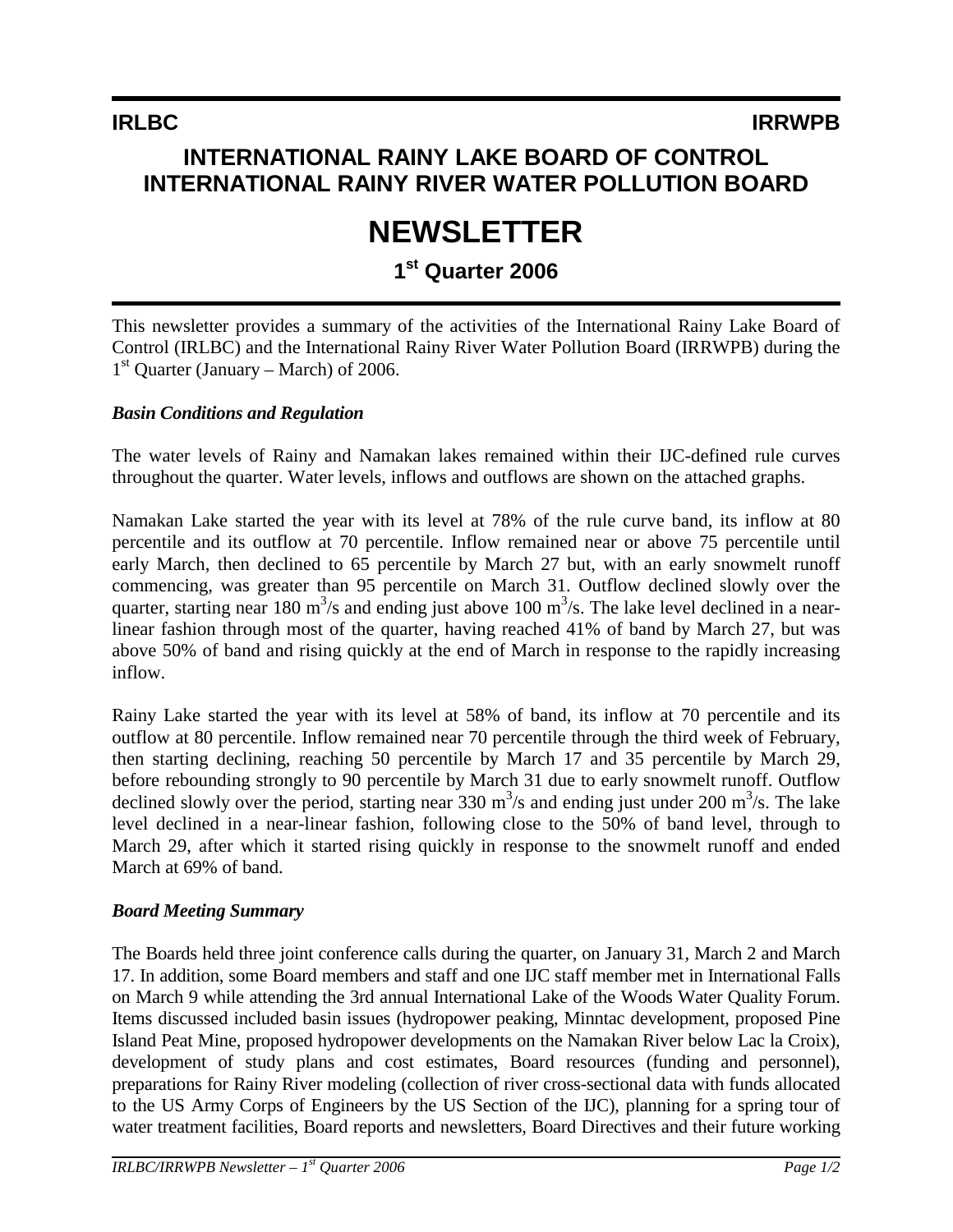relationship, and preparation for meeting with the IJC at its April 2006 semi-annual meeting.

#### *Rainy River Hydropower Peaking*

This issue has been reported upon in previous Newsletters. During the quarter, the Boards continued to discuss the issue with IJC staff. Dialogue with the Companies regarding spring spawning period peaking operations did not take place as recommended by the Boards, but considerable effort was expended in preparing a detailed work plan and cost estimates for peaking studies, as requested by IJC staff.

#### *Spring 2006 Report*

On March 20, the Boards submitted their spring report to the International Joint Commission. This report is available on the web sites of both boards at www.ijc.org.

#### *Change in Support Staff*

Kari Layman, Secretary to both Boards, accepted an assignment in Washington in early March. Kenton Spading became Acting Secretary for the Boards.

*Questions or comments? Contact the Boards' Secretary:*

*Kenton Spading USACE - St. Paul District 190 Fifth Street East St. Paul, Minnesota 55101 - 1638 Phone: 612 290-5623 Fax: 612 290-5841 Email: Kenton.E.Spading@usace.army.mil*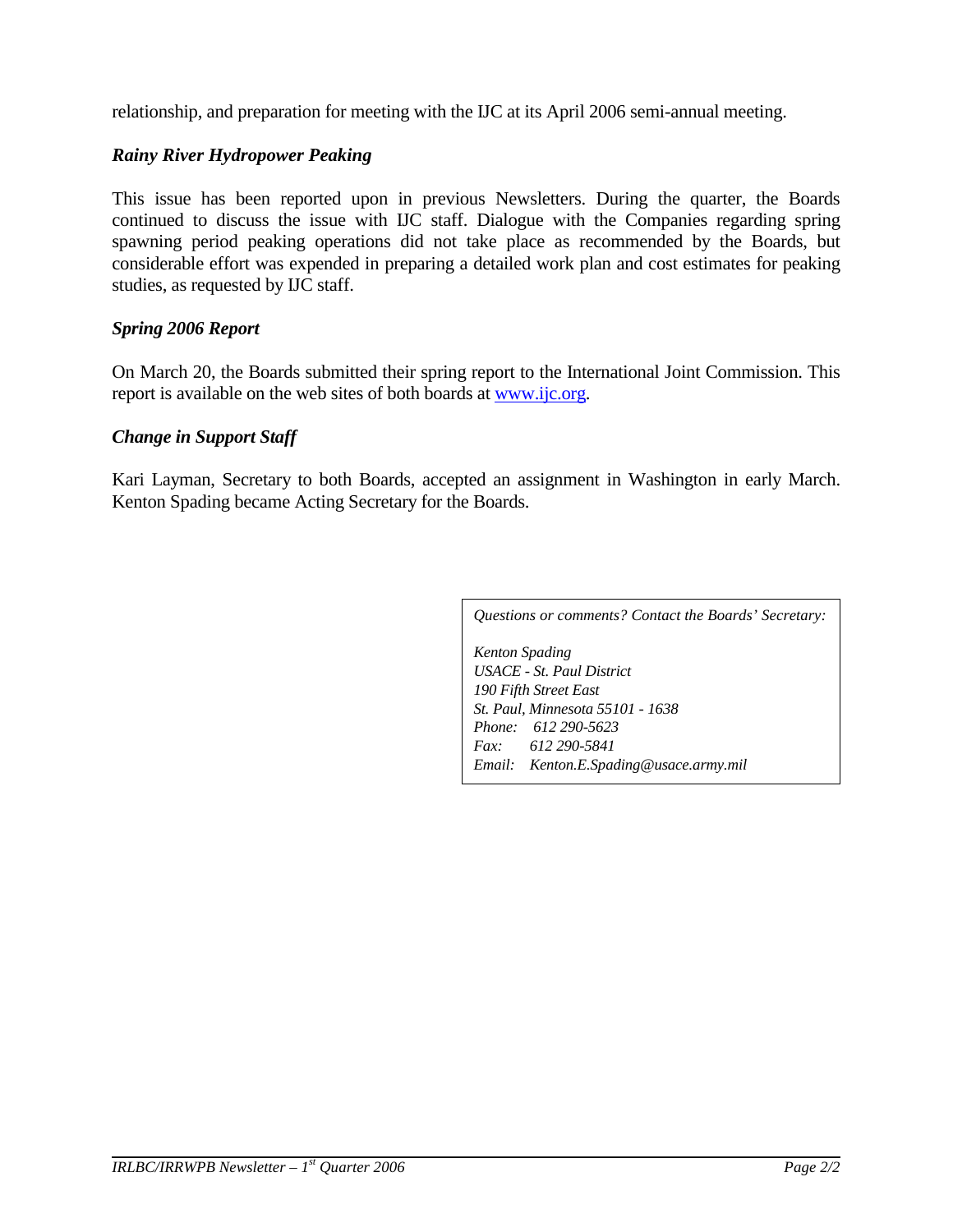

## NAMAKAN LAKE